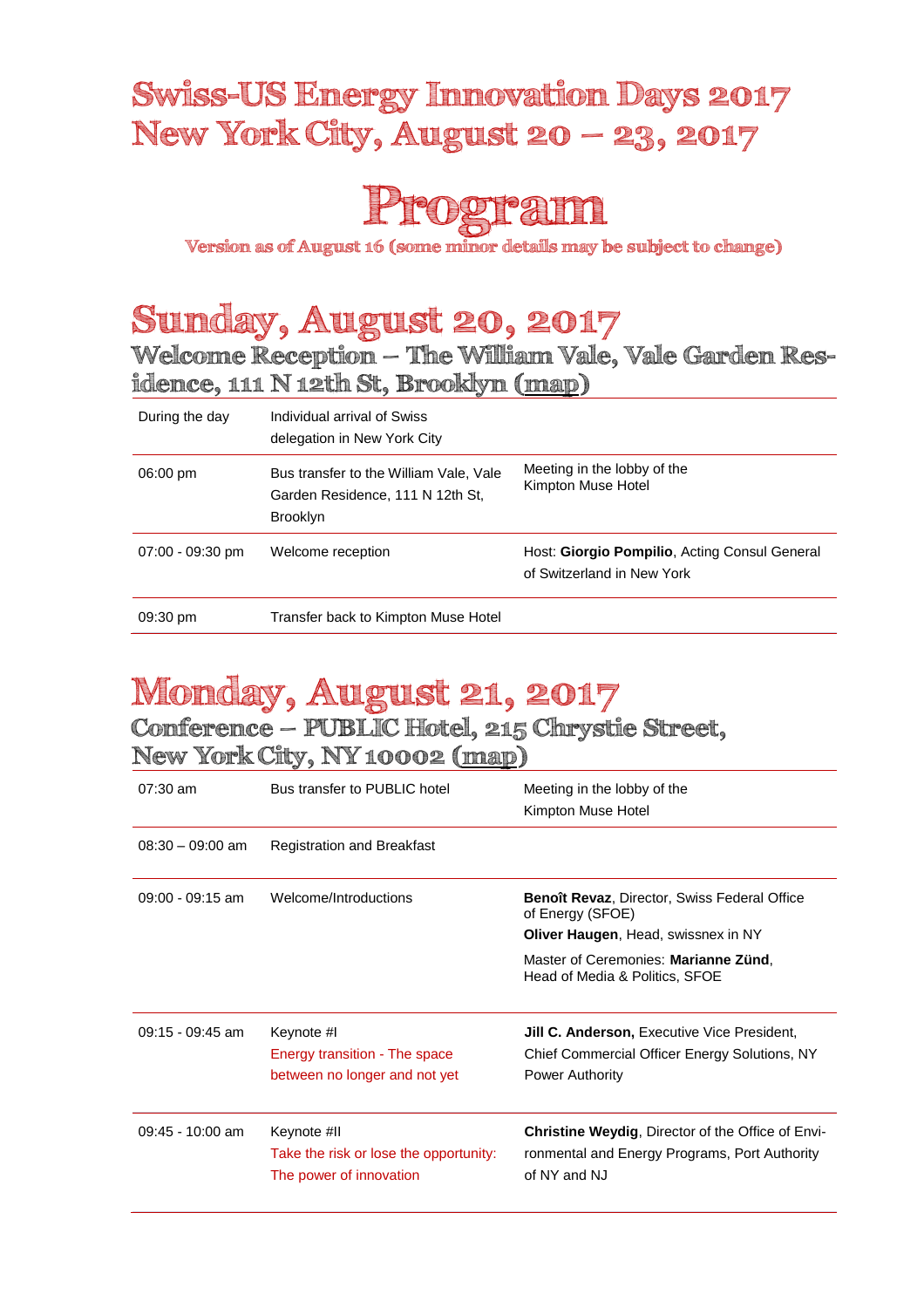| 10:00 - 10:45 am<br>Panel Discussion #1<br>a choice.<br>Max De Pree, Writer |                                                                                             | The risk cloud                                                                                                                                     |
|-----------------------------------------------------------------------------|---------------------------------------------------------------------------------------------|----------------------------------------------------------------------------------------------------------------------------------------------------|
|                                                                             |                                                                                             | Panelists:                                                                                                                                         |
|                                                                             | Risk is like change: It's not                                                               | Roland Doerig, Managing Partner, Credit Suisse<br>Energy Infrastructure Partners AG<br>Pierre-Alain Graf, Owner,<br>PAG Consulting & Services GmbH |
|                                                                             |                                                                                             | Caroline Angoorly, COO, NY Green Bank<br>Matt Palmer, Generation Development Manager,<br><b>WSP</b>                                                |
|                                                                             |                                                                                             | Moderator: Rolf Schmid, founder and senior<br>partner, TEAG Advisors AG                                                                            |
| $10:45 - 11:15$ am                                                          | <b>Coffee Break</b>                                                                         | <b>Beat Reinhart, Director, Swiss Society of New</b><br>York                                                                                       |
| 11:15 - 12:00 pm                                                            | Panel Discussion #2                                                                         | The business cloud                                                                                                                                 |
|                                                                             | The future is here. It's just<br>not widely distributed yet.<br>William Ford Gibson, Writer | Panelists:                                                                                                                                         |
|                                                                             |                                                                                             | Dale Pennington, Managing Director,<br><b>UtilityWorks</b>                                                                                         |
|                                                                             |                                                                                             | Jill Anderson (tbc), Chief Commercial Officer,<br>New York Power Authority                                                                         |
|                                                                             |                                                                                             | Jean-Paul Noujeim, Co-Founder and<br>Head of Sales and Marketing, younergy                                                                         |
|                                                                             |                                                                                             | Kátrin Schweren, Founder, DKS Regulatory In-<br>telligence                                                                                         |
|                                                                             |                                                                                             | Moderator: François Vuille, Director Develop-<br>ment at Energy Center, EPFL                                                                       |
| 12:00 - 01:00 pm                                                            | Networking Lunch                                                                            |                                                                                                                                                    |
| 01:00 - 01:45 pm                                                            | Panel Discussion #3                                                                         | The building cloud                                                                                                                                 |
|                                                                             | <b>Buildings should be good</b>                                                             | Panelists:                                                                                                                                         |
|                                                                             | neighbors.                                                                                  | Nancy Goshow, Managing Partner,<br><b>Goshow Architects</b>                                                                                        |
|                                                                             | Paul Thiry, Architect                                                                       | Adrian Altenburger, Head of Institute of Building<br>Technology and Energy, Lucerne University of<br><b>Applied Sciences</b>                       |
|                                                                             |                                                                                             | Markus Hackenfort, Head of Section<br>Traffic, Safety & Environmental Psychology,<br>Zurich University of Applied Sciences                         |
|                                                                             |                                                                                             | Jim Furlong, President, Belimo Americas                                                                                                            |
|                                                                             |                                                                                             | Moderator: Oliver Haugen, Head, swissnex in<br>NY.                                                                                                 |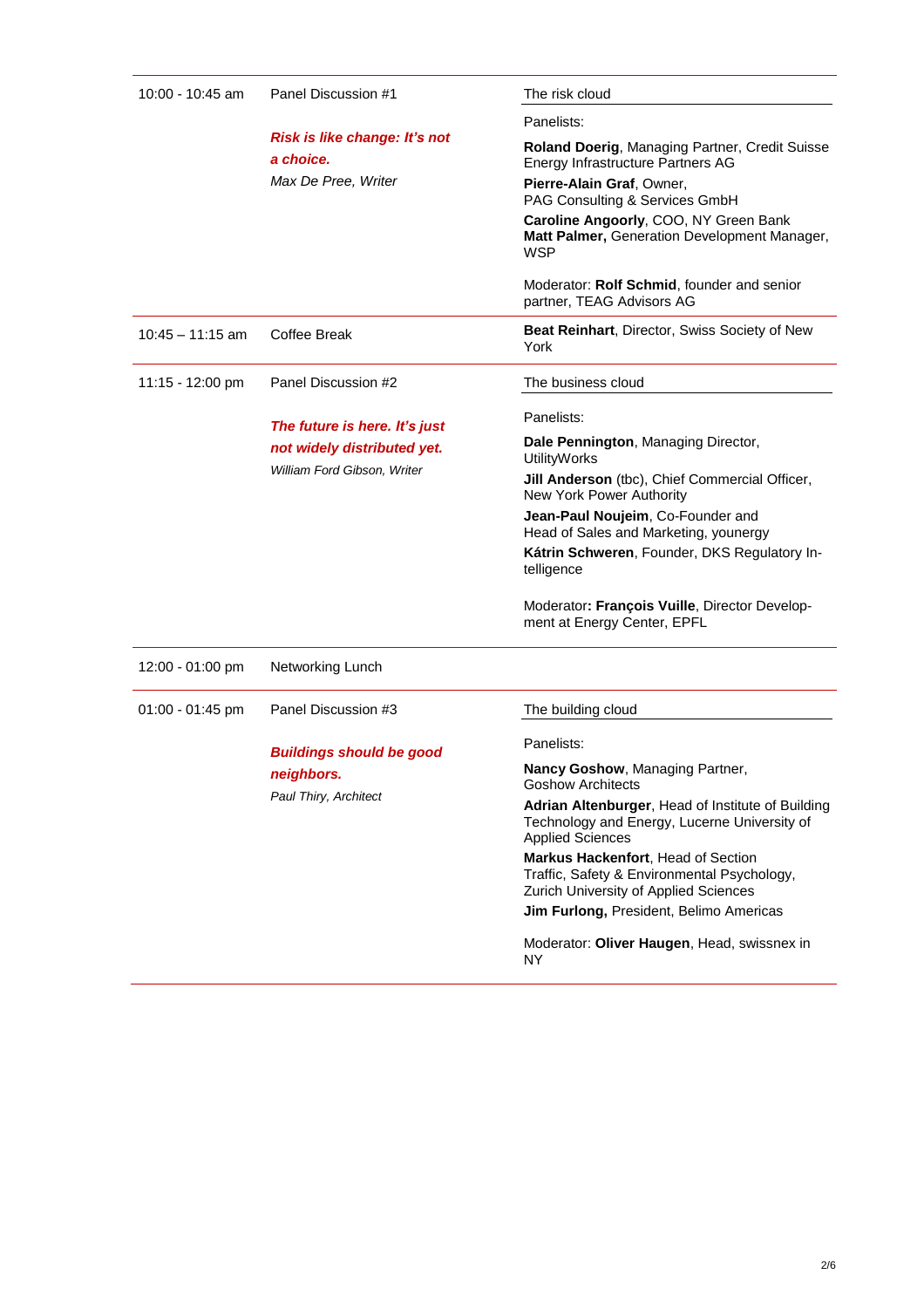| $01:45 - 02:45$ pm | Panel Discussion #4                                                         | The grid & storage cloud                                                                                                                                                                                                                                                                                                                                                                     |
|--------------------|-----------------------------------------------------------------------------|----------------------------------------------------------------------------------------------------------------------------------------------------------------------------------------------------------------------------------------------------------------------------------------------------------------------------------------------------------------------------------------------|
|                    | Dear Past, thank you for the<br>lessons. Dear Future, I'm ready.<br>unknown | Panelists:<br>Jennifer Rupp, Assistant Professor, MIT<br>Jim Gallagher, Executive Director, NY State<br><b>Smart Grid Consortium</b><br>Remo Lütolf, Managing Director,<br><b>ABB Switzerland</b><br><b>Philipp Schramm, Head of Services and Sales,</b><br>enersis<br>Jacques Boppe, Managing Director, SGEM<br>Group<br>Moderator: Philippe Labouchere, Project<br>Leader, swissnex Boston |
| $02:45 - 03:00$ pm | Solar Break                                                                 | Enjoy the Great American Eclipse - a total solar<br>eclipse (information)                                                                                                                                                                                                                                                                                                                    |
| 03:00 - 03:15 pm   | Multilingual Energy Discourses: The<br>Case of Switzerland                  | Maureen Ehrensberger-Dow, Professor of<br>Translation Studies, Zurich University of Applied<br>Sciences                                                                                                                                                                                                                                                                                      |
| $03:15 - 03:20$ pm | <b>Closing Remarks</b>                                                      | Marianne Zünd, Head Media & Politics, SFOE                                                                                                                                                                                                                                                                                                                                                   |
| 03:20 - 05:30 pm   | Guided "energy" bus tour through<br>New York City                           | Fei Wang, Senior Analyst, Greentech Media<br>Colleen Metelitsa, Analyst, Greentech Media<br>Pick-up: PUBLIC, Drop-off: Kimpton Muse Hotel                                                                                                                                                                                                                                                    |
| $06:30 - 07:00$ pm | Bus transfer to Pier A                                                      | Meeting at 06:25 in the lobby of the<br>Kimpton Muse Hotel                                                                                                                                                                                                                                                                                                                                   |
| 07:00 - 10:00 pm   | Networking dinner                                                           | Pier A, 22 Battery Place, New York (map)                                                                                                                                                                                                                                                                                                                                                     |
| 10:00 pm           | Bus transfer back to the<br>Kimpton Muse Hotel                              |                                                                                                                                                                                                                                                                                                                                                                                              |

### **Tuesday, August 22, 2017 Site Visits and Mini-Seminars**

| $08:45$ am         | Transfer to Whole Foods Brooklyn and<br>Brown Bag Breakfast                             | Meeting in the lobby of the<br>Kimpton Muse Hotel                                                                                                                                                                                                                                                                                                                                    |
|--------------------|-----------------------------------------------------------------------------------------|--------------------------------------------------------------------------------------------------------------------------------------------------------------------------------------------------------------------------------------------------------------------------------------------------------------------------------------------------------------------------------------|
| $10:00 - 10:30$ am | Site visit #1 – Brooklyn Microgrid at<br>Whole Foods, 214 3rd St, Brooklyn,<br>NY 11215 | The start-up LO3 energy and its Brooklyn<br>Microgrid Project use blockchains to operate a<br>virtual microgrid, which allows community<br>members to trade clean and local energy<br>amongst each other.<br>This Whole Foods supermarket (map) is part of<br>the Brooklyn Microgrid. It produces on-site solar<br>as well as wind power and features a roof top<br>farm.<br>Guides: |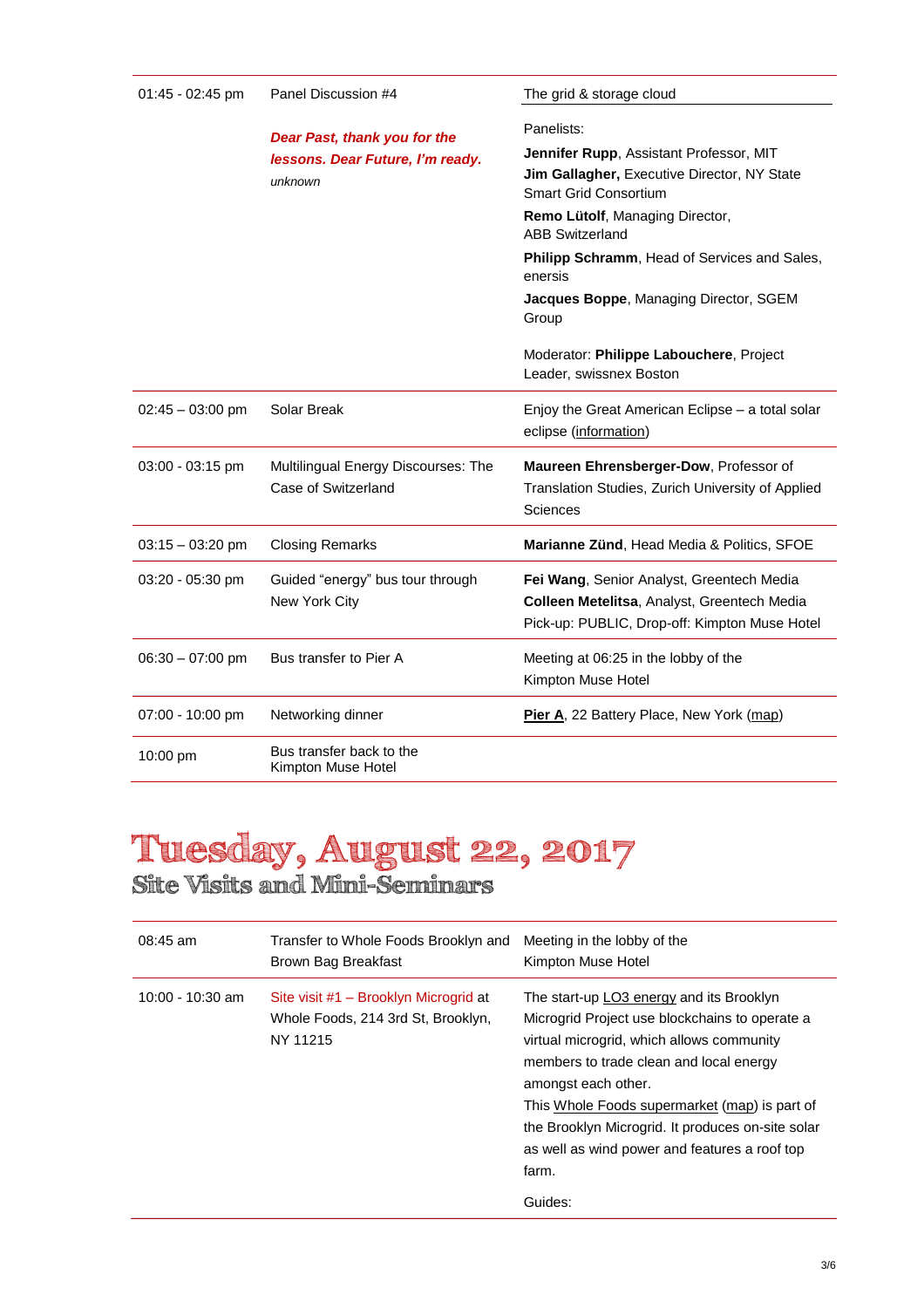|                    |                                                                           | Lawrence Orsini, Founder and CEO,<br>LO <sub>3</sub> energy                                           |
|--------------------|---------------------------------------------------------------------------|-------------------------------------------------------------------------------------------------------|
|                    |                                                                           | Scott Kessler, Director, Business Development,<br>LO <sub>3</sub> energy                              |
| 10:30 - 12:00 am   | Mini-seminar: How technological                                           | Talk (30min):                                                                                         |
|                    | change triggers new business models.                                      | Lawrence Orsini Founder, LO3 energy,<br><b>Brooklyn Community Member</b>                              |
|                    |                                                                           | Pitches (10min each):                                                                                 |
|                    |                                                                           | David Groarke, Managing Director, Indigo Advi-<br>sory Group                                          |
|                    |                                                                           | Kurt Lüscher, Managing Director, imforce                                                              |
|                    |                                                                           | Andreas Hutter, Section Head Energy System,<br><b>CSEM</b>                                            |
|                    |                                                                           | Q&A Session (30min)                                                                                   |
|                    |                                                                           | Moderator: Laura Erickson, Associate Director,<br>swissnex San Francisco                              |
| 12:00 - 01:00 pm   | Lunch                                                                     |                                                                                                       |
| $01:00 - 02:30$ pm | Panel: Smart Buildings - Can techno-                                      | Panelists: (10min pitches followed by discussion)                                                     |
|                    | logical innovation improve the environ-<br>mental footprint of buildings? | Peter Richner, Deputy Director, Swiss Federal<br>Laboratories for Materials Science and<br>Technology |
|                    |                                                                           | Martin Meier, Founder and CEO, simply build<br>better                                                 |
|                    |                                                                           | Stephan Tanner, Principal at intep                                                                    |
|                    |                                                                           | Joe Silver, Program Manager, Urban Future Lab                                                         |
|                    |                                                                           | Moderator: Benjamin Franta, Associate, Har-<br>vard School of Engineering and Applied Sciences        |
| 03:00 - 03:45 pm   | Transfer to site visit #2 by bus                                          | The <b>Empire State Building (map)</b> has received an                                                |
|                    |                                                                           | energetic makeover, leading to annual energy                                                          |
|                    |                                                                           | savings of \$4.4 million by reducing its energy use                                                   |
|                    |                                                                           | by 30%.                                                                                               |
| $03:45 - 05:00$ pm | Site visit #2 - The Empire State                                          | Guides:                                                                                               |
|                    | Building and its energetic retrofit                                       | Dana Schneider, Managing Director, Energy                                                             |
|                    | For preregistered participants (with                                      | and Sustainability Projects, JLL (Jones Lang<br>LaSalle)                                              |
|                    | confirmation) only                                                        | Elizabeth Sullivan, Event Marketing and Public<br>Relations Associate, Empire State Reality Trust     |
| $05:00 - 06:00$ pm | Visit to Empire State<br><b>Observation Desk</b>                          |                                                                                                       |
| $06:00 - 06:30$ pm | Transfer to networking dinner by bus                                      | Meeting at 6:00 at the entrance of the Empire<br><b>State Building</b>                                |
| 06:30 - 09:30 pm   | Networking dinner                                                         | Penthouse 45, 432 W 45th St, New York (map)                                                           |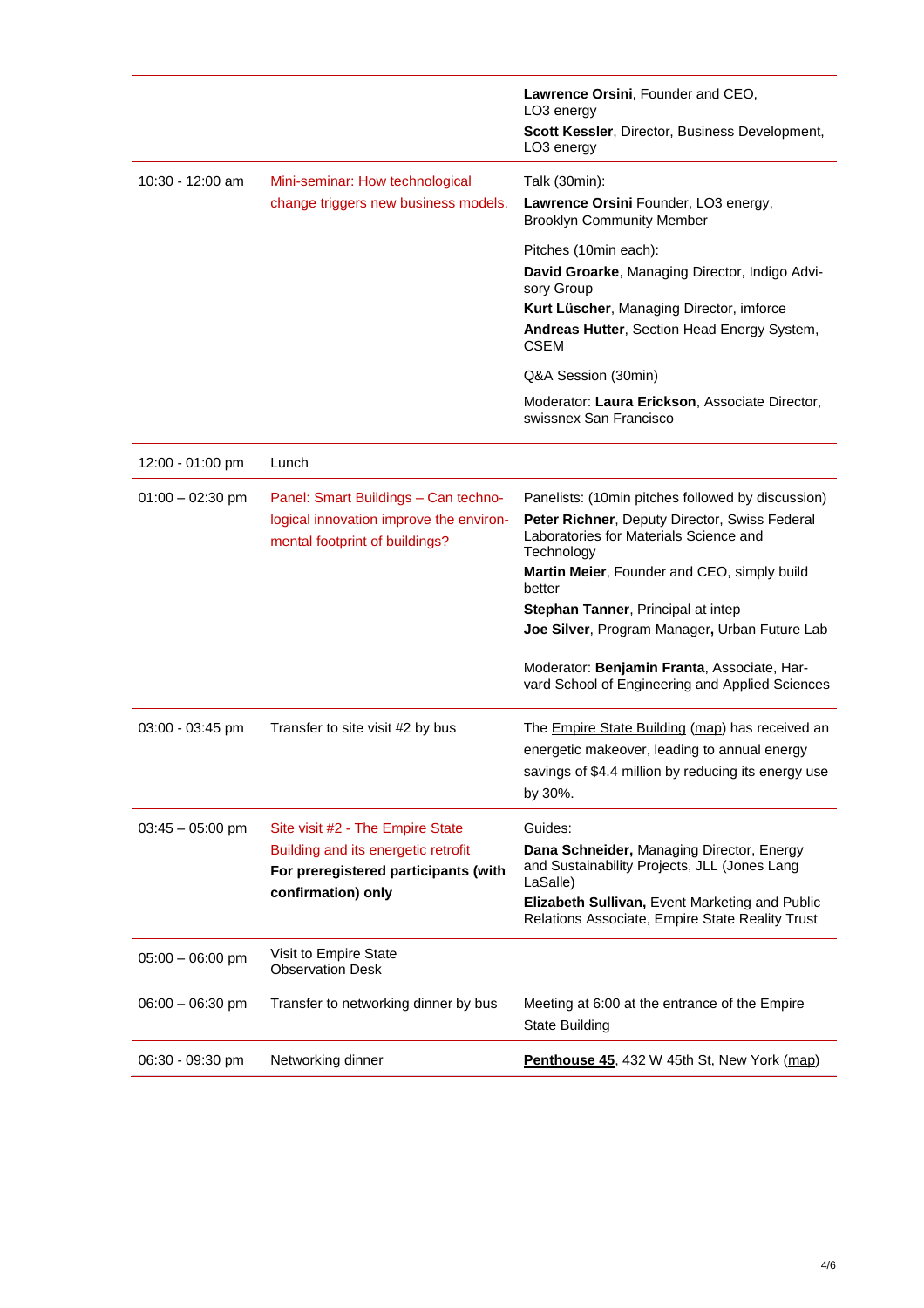### **Wednesday, August 23, 2017 Seminar and Closing Panel – WSP USA,**

**One Penn Plaza, 250 W. 34th Street, NY [\(map\)](https://www.google.ch/maps/place/One+Penn+Plaza,+New+York,+NY+10119,+USA/@40.751389,-73.9952447,17z/data=!3m1!4b1!4m5!3m4!1s0x89c259ae744551b7:0x42b8a6952f787951!8m2!3d40.751389!4d-73.993056)**

| 07:45 am           | Transfer to WSP USA, One Penn<br>Plaza, New York      | Meeting in the lobby of the<br>Kimpton Muse Hotel                                             |
|--------------------|-------------------------------------------------------|-----------------------------------------------------------------------------------------------|
| $08:30 - 09:00$    | <b>Arrival and Breakfast</b>                          |                                                                                               |
| $09:00 - 10:30$ am | <b>Panel Discussion</b><br>Views on the energy future | Welcome note (15min):<br>Head of Energy Team, WSP USA                                         |
|                    | by U.S. and Swiss think tankers                       | Opening Speech (15min):                                                                       |
|                    |                                                       | Steve Cohen, Executive Director, The Earth<br>Institute, Columbia University                  |
|                    |                                                       | Panel:                                                                                        |
|                    |                                                       | Patrick Dümmler, Senior Fellow, Avenir Suisse<br>Benoît Revaz, Director, SFOE                 |
|                    |                                                       | Deron Lovaas, Senior Policy Advisor,<br>Urban Solutions, Natural Resources Defense<br>Council |
|                    |                                                       | Anne Korin, Co-Director, Institute for the<br>Analysis of Global Security                     |
|                    |                                                       | Steve Cohen, Executive Director, The Earth<br>Institute                                       |
|                    |                                                       | Moderator: Nicola Forster, President, foraus                                                  |
| 10:30 - 11:00 am   | Coffee Break                                          |                                                                                               |
| 11:00 - 11:50 am   | Pitch-Session<br>There are more things behind the     | Pitches (3 min each):<br>Deniz Bozyigit, Battrion                                             |
|                    | meter than are dreamt of in your                      | Daniel Lepori, Designergy                                                                     |
|                    | philosophy.                                           | <b>Holger Hendrichs, GreenTEG</b>                                                             |
|                    |                                                       | Eric Nelson, Nelson Architech                                                                 |
|                    |                                                       | Karl Viridén, Viridén + Partner AG                                                            |
|                    |                                                       | <b>Bruno Storni, Swiss Engineering</b>                                                        |
|                    |                                                       | Moderator: Michael Hegglin, Junior Project<br>Manager, swissnex in NY                         |
| $11:50 - 12:00$ pm | Facilitating Investments into the United<br>States    | Anne McKinney, Director of Investment<br>Services, SelectUSA                                  |
| $12:00 - 12:15$ pm | Goodbye remarks                                       | Marianne Zünd, Head Media & Politics, SFOE<br>Benoît Revaz, Director, SFOE                    |
| 12:15 - 01:30 pm   | Farewell lunch                                        |                                                                                               |